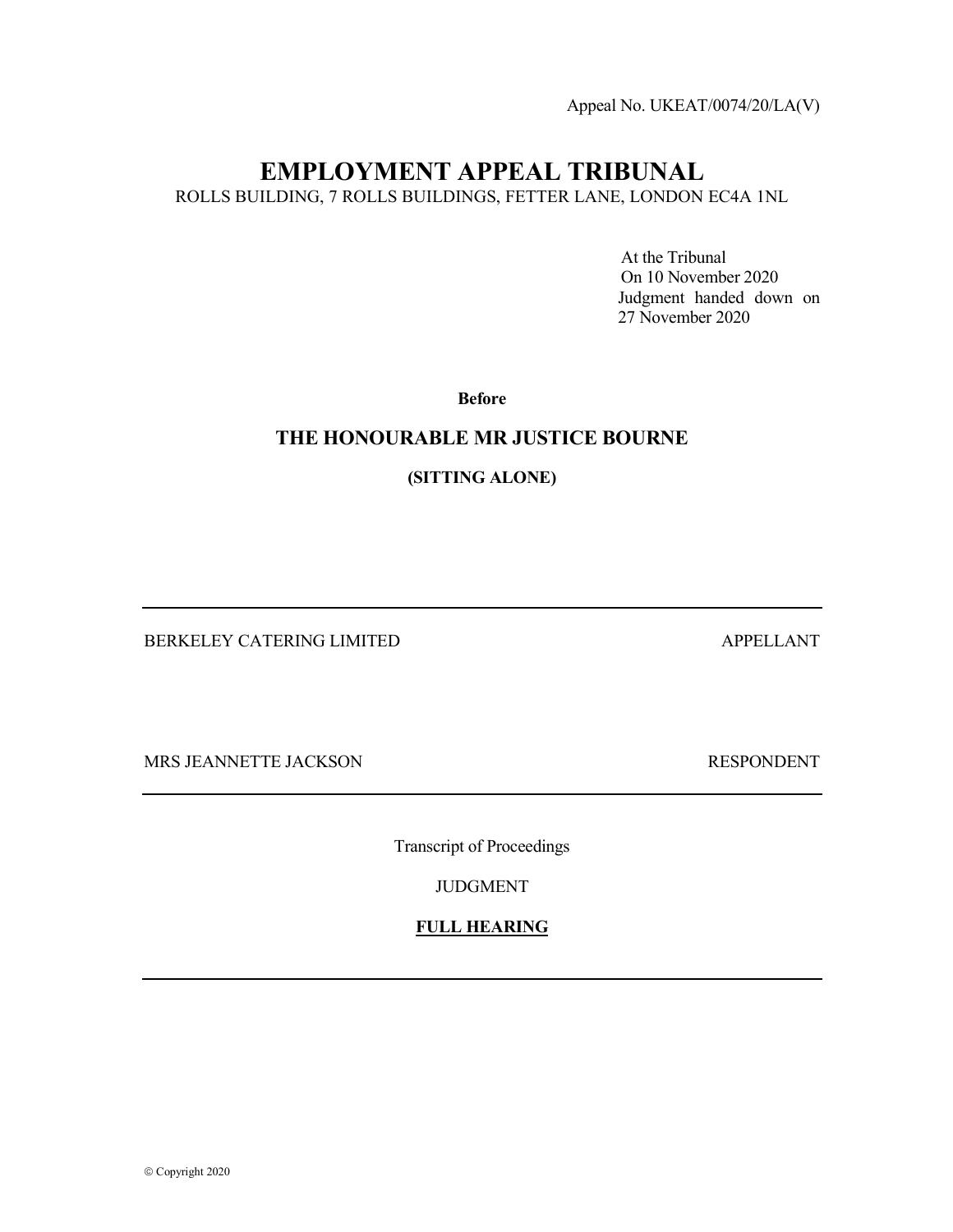# **APPEARANCES**

For the Appellant MR SAM NEAMAN (of Counsel) Instructed by: Simons Muirhead & Burton 87-91 Newman St London W1T 3EY

For the Respondent MS KATHERINE ANDERSON (of Counsel) Instructed by: Chadwick Lawrence Solicitors LLP Paragon Point Paragon Business Village Wakefield West Yorkshire WF1 2DF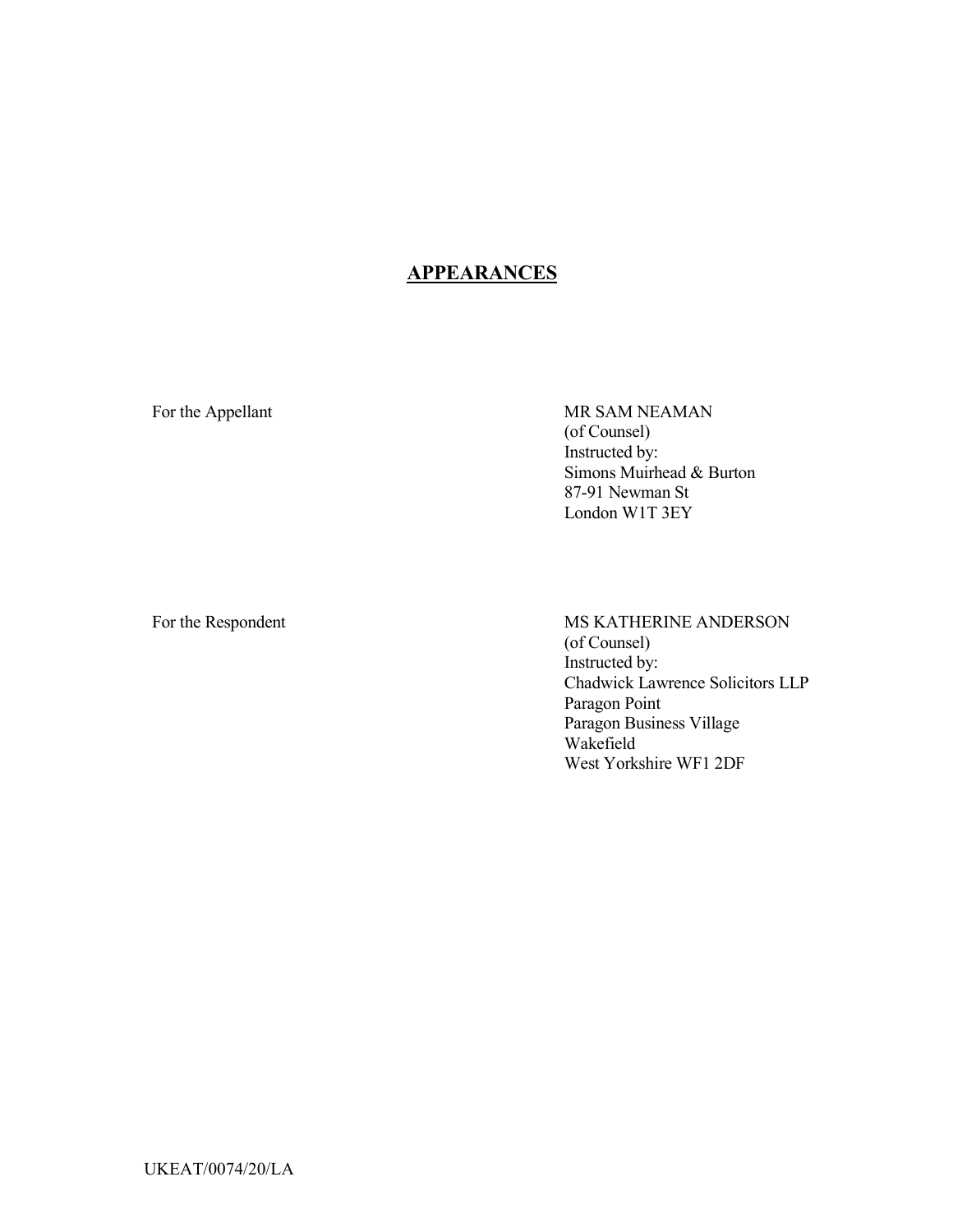#### A **SUMMARY**

### UNFAIR DISMISSAL & REDUNDANCY

An Employment Tribunal erred in holding that there was no "genuine redundancy" where the employer had arranged matters so that its Director took over the Claimant's duties in addition to his own duties, because those facts established a redundancy situation under section 139(1)(b) ERA, applying Safeway Stores Plc v Burrell [1997] ICR 523 EAT.

C

D

B

There was no error in the Tribunal's rejection of the employer's alternative case of some other substantial reason, holding that if there was a business reorganisation it was not the employer's true reason for dismissing the Claimant.

E

F

G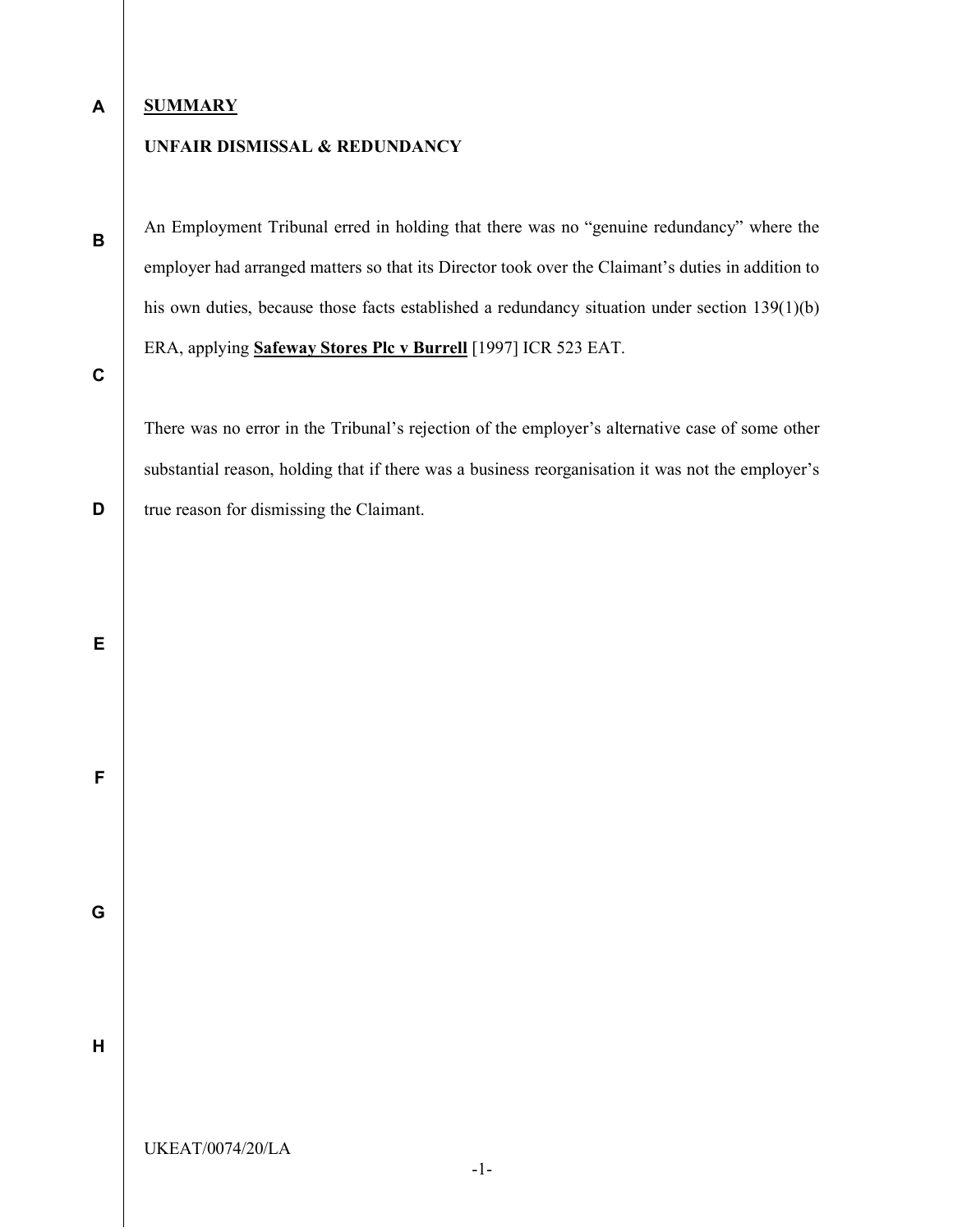#### A

B

#### THE HONOURABLE MR JUSTICE BOURNE

#### Introduction

1. The Appellant ("Berkeley") appeals against the judgment of the Employment Tribunal ("ET") sent to the parties on 6 December 2019, deciding that the Claimant ("Mrs Jackson") had been unfairly dismissed.

C

D

E

F

G

H

2. The background facts are set out in the judgment of Employment Judge Nash ("the EJ").

3. Berkeley is a company which provides catering and event management services. Mrs Jackson was first employed by it on 28 March 2013 as Commercial Director. On 4 January 2016 she was promoted to the post of Managing Director ("MD"), taking over that role from Mr Amit Patel. Mr Patel was the owner of the company and the son of its founders. Nine other managers reported to the MD. The EJ referred to a diagram of Berkeley's business structure "showing the claimant as Managing Director with Mr Patel, in effect, off to one side on the same level – as owner of the business".

4. From around 2017 Mr Patel increased the time that he spent in the business. Mrs Jackson's case was that he started to exclude her from activities and to disparage her. He "agreed frankly in oral evidence that he had undermined the Claimant and disparaged her to her reports". There were differences of opinion about her remuneration. On 8 March 2018, at a meeting which was ostensibly to discuss her pay, Mr Patel told Mrs Jackson that he intended to take over from her as MD. There were emails between him and HR, stating that he would "come in as CEO five days per week on a lower salary and the role would not be attractive to the Claimant". On 12 March 2018 Mr Patel announced that he was taking control of management decision-making and operation, with the title of CEO, and that the MD role would be redundant.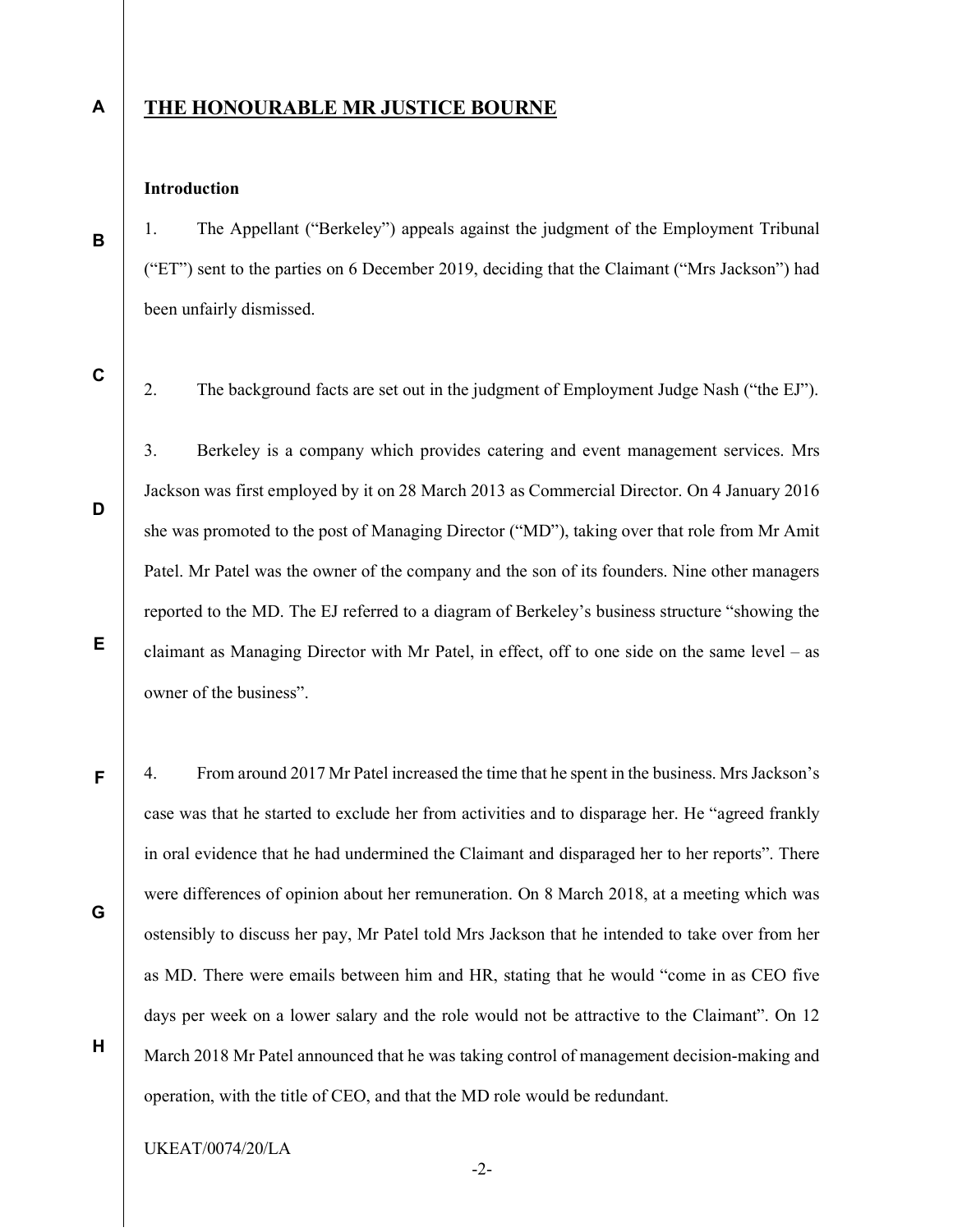A

5. Berkeley sent Mrs Jackson an "at risk of redundancy" letter on 15 March 2018. At a meeting on 10 April 2018, Mr Patel told her that there was no suitable alternative work for her.

C

B

6. There was to be a final redundancy meeting on 19 April 2008 to consider suitable alternative work, including a "new creative role", but the latter did not eventuate and the meeting did not take place. On that date Berkeley confirmed that Mrs Jackson was made redundant and gave her notice. She asked about an appeal but none was arranged. On Berkeley's pleaded case termination took effect on 28 May 2018. On Mrs Jackson's pleaded case it took effect on 19 April 2018. Berkeley paid her a statutory redundancy payment.

D

E

F

7. Mrs Jackson issued a claim for unfair dismissal. The particulars of claim recited that Mr Patel "removed the Claimant from her position by placing himself as CEO within the company", denied that there was any diminished requirement within the company in respect of her role, stated that she was undermined by Mr Patel before being removed and denied that there was any redundancy. In the alternative Mrs Jackson contended that there was no fair redundancy procedure and that a new role of Events Director which was offered to a new recruit on 12 April 2018 would have been suitable for her. The particulars concluded:

> "32. The Claimant submits that the Respondent acted in bad faith in dismissing the Claimant and without following a genuine process by considering the Claimant for the position of 'Events Director', or any other suitable position within the company.

## G

H

33. The Respondent was not genuine, nor candid about the redundancy situation, nor did the Respondent follow a fair procedure."

8. In response, Berkeley identified the reason for dismissal as (1) redundancy, or alternatively (2) some other substantial reason ("SOSR") consisting of a business reorganisation.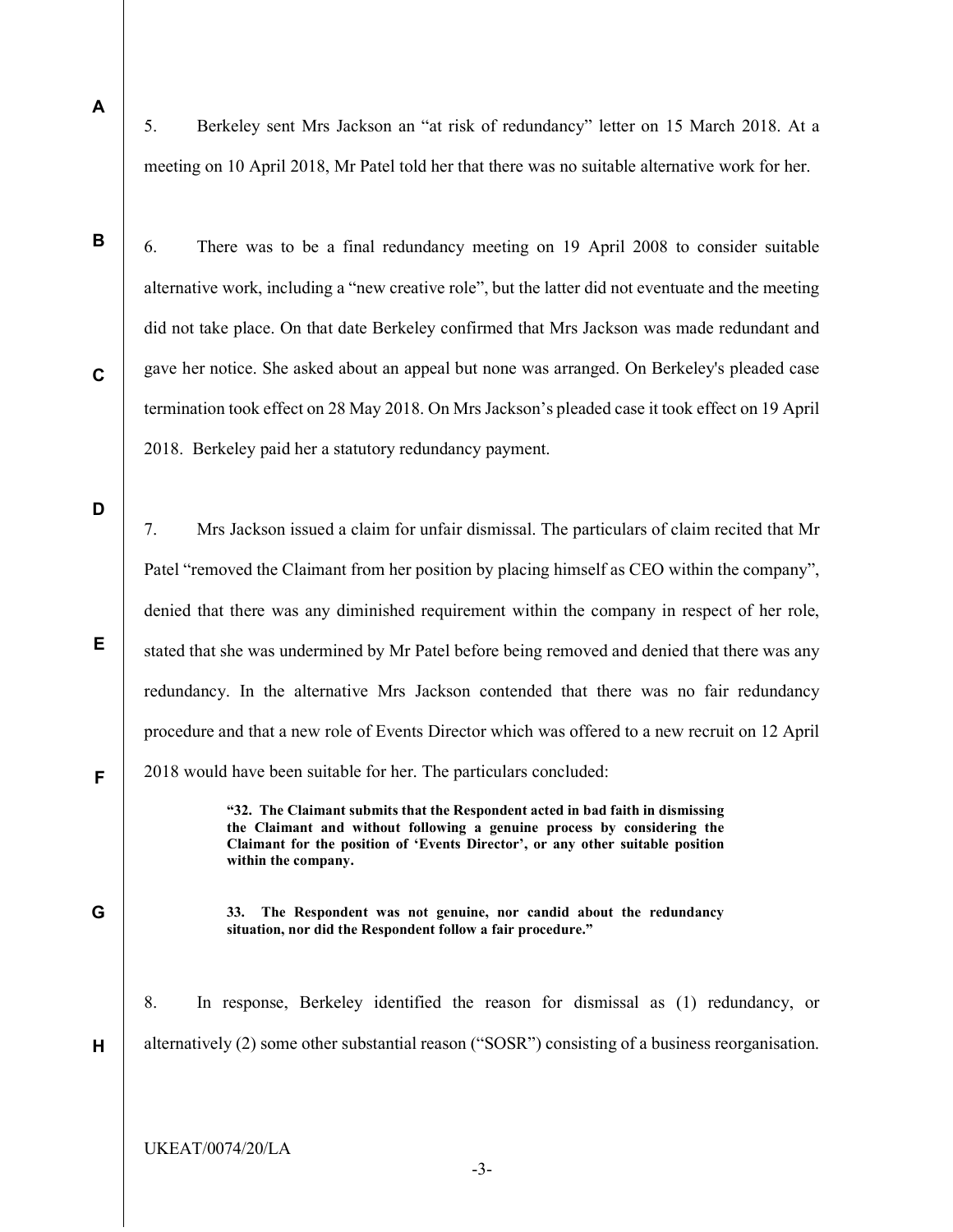| A           | 9.                                |       | In advance of the hearing on 22 August 2019, the parties agreed the following list of                                                                                                    |  |  |
|-------------|-----------------------------------|-------|------------------------------------------------------------------------------------------------------------------------------------------------------------------------------------------|--|--|
|             | issues:                           |       |                                                                                                                                                                                          |  |  |
| B           |                                   | (i)   | Was there a genuine redundancy situation in respect of the Claimant's position<br>as Managing Director?                                                                                  |  |  |
|             |                                   | (ii)  | If so, was the decision to dismiss by reason of redundancy reasonable? In<br>particular, was there consultation, including an appeal, and consideration of<br>suitable alternative work? |  |  |
|             |                                   | (iii) | If there were any procedural flaws, should there be any Polkey deduction?                                                                                                                |  |  |
| $\mathbf C$ |                                   | (iv)  | If there was no genuine redundancy situation, was there some other substantial<br>reason for justifying dismissal? The Respondent relied upon a business re-<br>organisation.            |  |  |
|             |                                   | (v)   | If so, was the dismissal procedurally unfair?                                                                                                                                            |  |  |
|             |                                   | (vi)  | If there was any procedural unfairness, should there be any Polkey deduction.                                                                                                            |  |  |
| D           |                                   | (vii) | Sanction, did the decision to dismiss the Claimant come within a range of<br>reasonable responses to the substantial reason for dismissal?                                               |  |  |
| Е           | 10.                               |       |                                                                                                                                                                                          |  |  |
|             |                                   |       | The EJ ruled that, as a matter of law and fact, there was no redundancy, and also that there                                                                                             |  |  |
|             |                                   |       | was no business reorganisation constituting some other substantial reason for dismissal. On that                                                                                         |  |  |
|             |                                   |       | basis she did not go on to consider questions of procedural fairness or the overall reasonableness                                                                                       |  |  |
| F           |                                   |       | of dismissal, or whether compensation for unfair dismissal should be reduced or eliminated for<br>the reasons identified in Polkey v AE Dayton Services Ltd [1988] AC 344.               |  |  |
|             |                                   |       |                                                                                                                                                                                          |  |  |
|             | 11.                               |       | This appeal takes issue with those two findings, of no redundancy and no business                                                                                                        |  |  |
| G           | reorganisation constituting SOSR. |       |                                                                                                                                                                                          |  |  |
|             |                                   |       |                                                                                                                                                                                          |  |  |
|             |                                   |       |                                                                                                                                                                                          |  |  |
|             |                                   |       |                                                                                                                                                                                          |  |  |
| Н           |                                   |       |                                                                                                                                                                                          |  |  |
|             |                                   |       |                                                                                                                                                                                          |  |  |
|             |                                   |       | <b>UKEAT/0074/20/LA</b><br>-4-                                                                                                                                                           |  |  |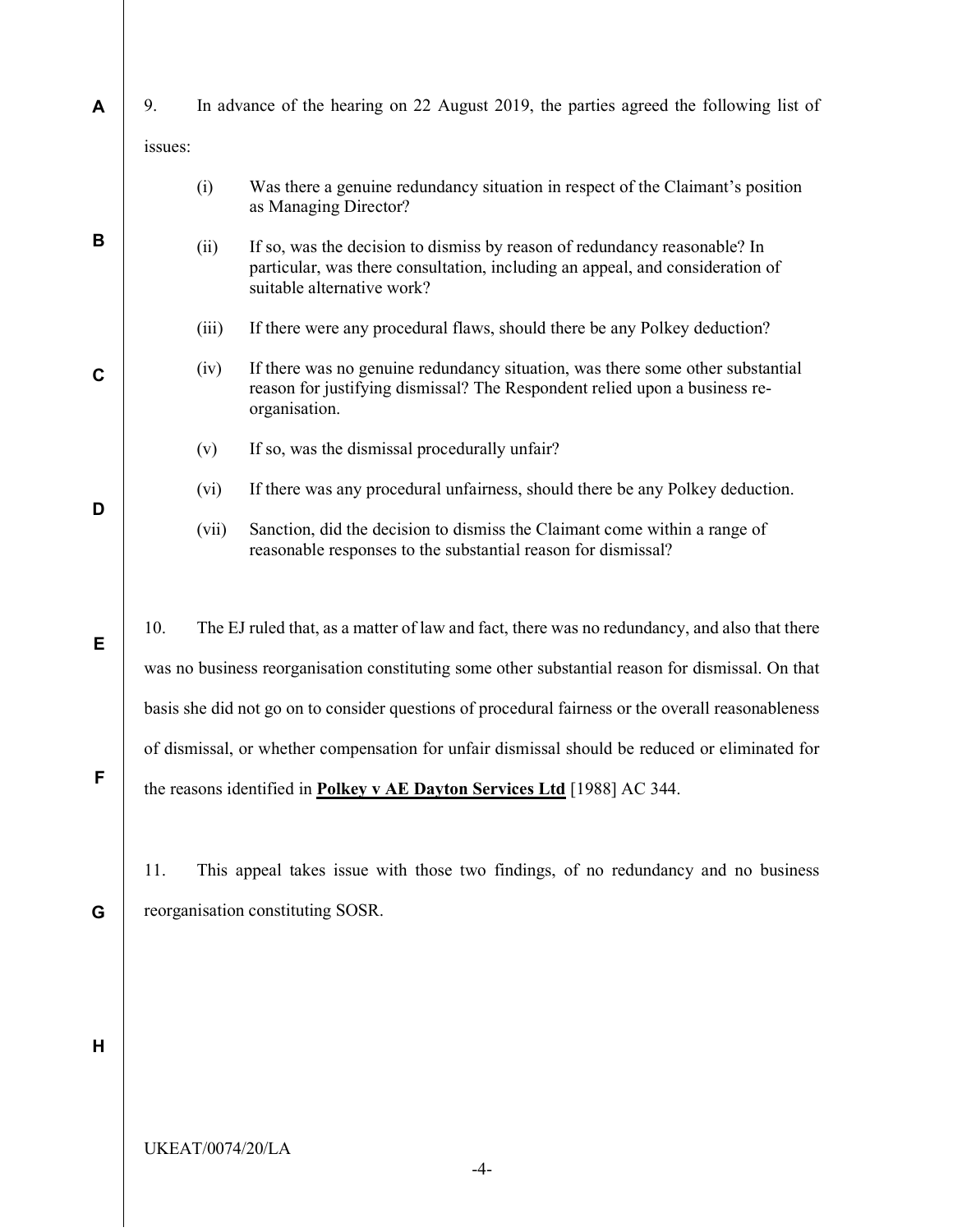| A           | Redundancy                                                                                              |                                                                                                                                                                                  |  |  |  |
|-------------|---------------------------------------------------------------------------------------------------------|----------------------------------------------------------------------------------------------------------------------------------------------------------------------------------|--|--|--|
|             | 12.                                                                                                     | There being no contention that the employer ceased or intended to cease carrying on all                                                                                          |  |  |  |
|             | or part of its business, the relevant part of section $139(1)$ of the <b>Employment Rights Act 1998</b> |                                                                                                                                                                                  |  |  |  |
| B           | ("ERA") provides:                                                                                       |                                                                                                                                                                                  |  |  |  |
|             |                                                                                                         | "For the purposes of this Act an employee who is dismissed shall be taken to be<br>dismissed by reason of redundancy if the dismissal is wholly or mainly<br>attributable to $-$ |  |  |  |
| $\mathbf C$ |                                                                                                         | $\cdots$                                                                                                                                                                         |  |  |  |
|             |                                                                                                         | the fact that the requirements of that business -                                                                                                                                |  |  |  |
|             |                                                                                                         | for employees to carry out work of a particular kind, or                                                                                                                         |  |  |  |
|             |                                                                                                         | for employees to carry out work of a particular kind in the place where the<br>employee was employed by the employer                                                             |  |  |  |
|             |                                                                                                         | have ceased or diminished or are expected to cease or diminish."                                                                                                                 |  |  |  |
| D           |                                                                                                         |                                                                                                                                                                                  |  |  |  |
|             | 13.                                                                                                     | The ET directed itself by reference to <b>Safeway Stores Plc v Burrell</b> [1997] ICR 523                                                                                        |  |  |  |
| E           | EAT, in which Judge Peter Clark discussed the meaning of redundancy as defined in identical             |                                                                                                                                                                                  |  |  |  |
|             | terms by the legislation which preceded section 139. He emphasized that the question for a              |                                                                                                                                                                                  |  |  |  |
|             | tribunal is not whether there has been a diminution in the work requiring to be done. It is the         |                                                                                                                                                                                  |  |  |  |
|             |                                                                                                         | different question of whether there has been a diminution in the number of employees required                                                                                    |  |  |  |

F

G

H

14. The EJ therefore asked herself whether the requirements of the business for employees to carry on work of a particular kind (as MD) had diminished. She decided that they had not, for these reasons:

to do the work. Referring to Carry All Motors Ltd v Pennington [1980] ICR 806 he stated that

where "one employee was now doing the work formerly done by two, the statutory test of

redundancy had been satisfied", even where the amount of work to be done was unchanged. As

EJ Nash put it in the present case, "it is only necessary that an employer needs fewer workers,

irrespective of whether the amount of work which needs to done [sic] has diminished".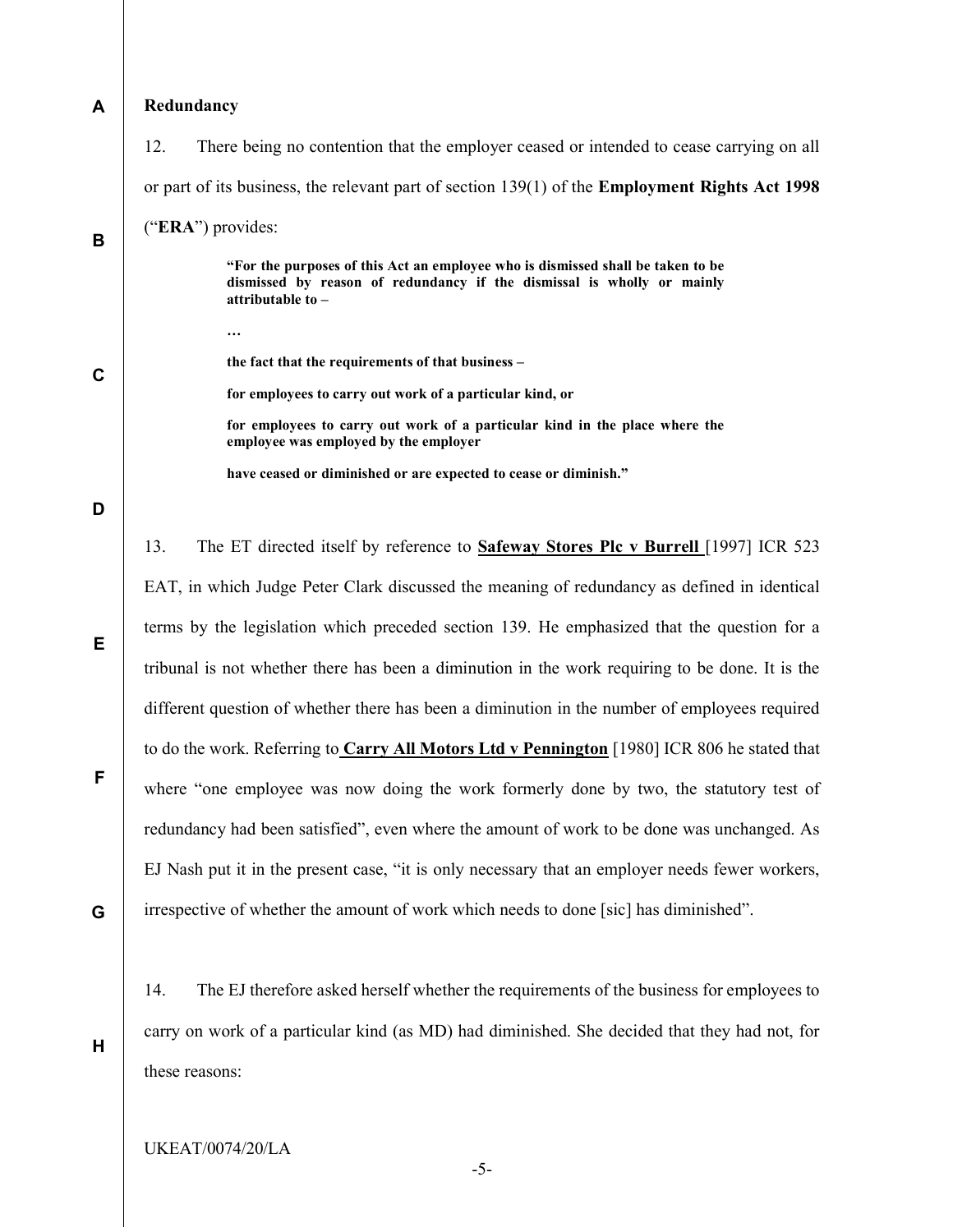| A |                                                                                                   | "47.  according to his witness statement, Mr Patel had decided that 'the<br>business would operate more effectively if I was to take on the MD role'. Mr Patel<br>was, in effect, putting more time into his business. Having previously reduced his<br>role, following his marriage he increased his role in the business. There was no<br>diminishing need for an MD role. The role of MD continued with Mr Patel<br>fulfilling it. He had started to do some of the role before he informed the<br>Claimant of the stated redundancy. He did more of the role during the stated<br>consultation process.                                                                                                                                                                                                                                                                         |  |  |  |
|---|---------------------------------------------------------------------------------------------------|-------------------------------------------------------------------------------------------------------------------------------------------------------------------------------------------------------------------------------------------------------------------------------------------------------------------------------------------------------------------------------------------------------------------------------------------------------------------------------------------------------------------------------------------------------------------------------------------------------------------------------------------------------------------------------------------------------------------------------------------------------------------------------------------------------------------------------------------------------------------------------------|--|--|--|
| B |                                                                                                   | 48. The need for what might be described as a Managing Director function was<br>not diminishing. An external HR Consultant suggested that, such was the burden<br>on the MD role including nine reports, that it would be advantageous to recruit<br>an Operations Director in addition. This indicated that the MD role was<br>overloaded rather than there being a diminishing need for it.                                                                                                                                                                                                                                                                                                                                                                                                                                                                                       |  |  |  |
| C |                                                                                                   | 49. The Respondent's case was that Mr Patel took over only part of the<br>Claimant's role thus, it is understood by the Tribunal, indicating that there was<br>a diminishing need for the MD role, because other staff were taking over various<br>functions.                                                                                                                                                                                                                                                                                                                                                                                                                                                                                                                                                                                                                       |  |  |  |
|   |                                                                                                   | 50. However, the evidence showed that Mr Patel, as he frankly told the Tribunal,<br>was deliberately cutting the Claimant out of the business and undermining her<br>as MD. He also frankly admitted that this was happening without her being<br>informed.                                                                                                                                                                                                                                                                                                                                                                                                                                                                                                                                                                                                                         |  |  |  |
| D |                                                                                                   | 51. This was not, accordingly, a situation where there was a diminishing need<br>for an MD, or an MD function, because the duties were being filled by other staff.<br>In contrast, this was a deliberate and undenied attempt to undermine the person<br>who was fulfilling the role of MD at the material time by the person who was<br>about to take over.                                                                                                                                                                                                                                                                                                                                                                                                                                                                                                                       |  |  |  |
| Е |                                                                                                   | 52. In addition, there was no evidence that there was a general diminishing need<br>for senior staff in the Respondent's business. Mr Patel became MD, and the<br>respondent took on an Events Director at this time resulting in additional senior<br>management capacity in the business.                                                                                                                                                                                                                                                                                                                                                                                                                                                                                                                                                                                         |  |  |  |
| F |                                                                                                   | 53. In addition, there was no good evidence of a financial need to cut costs in the<br>business. There had been £1.2m increase in sales during the Claimant's<br>employment. Mr Patel accepted that there had been no reduction in head count<br>or business outgoings at the time of the redundancy. Although, there was a<br>suggestion in an email that this was going to happen, the Tribunal had no sight<br>of a business structure post-dismissal to show any reduction in head count or any<br>documents showing a reduction in outgoings. As such evidence would have been<br>within the respondent's control, the Tribunal drew an adverse inference from<br>the lack of such evidence. The Tribunal found on the balance of probabilities on<br>the evidence before it that there was no material reduction in outgoings or head<br>count at the time of the dismissal." |  |  |  |
| G |                                                                                                   |                                                                                                                                                                                                                                                                                                                                                                                                                                                                                                                                                                                                                                                                                                                                                                                                                                                                                     |  |  |  |
|   | 15.                                                                                               | Mr Neaman, representing Berkeley in this Tribunal (but who did not appear below),                                                                                                                                                                                                                                                                                                                                                                                                                                                                                                                                                                                                                                                                                                                                                                                                   |  |  |  |
|   |                                                                                                   | contends that the EJ strayed into the error identified in <b>Safeway</b> of asking whether there was a                                                                                                                                                                                                                                                                                                                                                                                                                                                                                                                                                                                                                                                                                                                                                                              |  |  |  |
| H | diminution in the amount of relevant work i.e. the "MD function", instead of asking whether there |                                                                                                                                                                                                                                                                                                                                                                                                                                                                                                                                                                                                                                                                                                                                                                                                                                                                                     |  |  |  |
|   |                                                                                                   | was a diminution in the employer's requirement for employees to do that work.                                                                                                                                                                                                                                                                                                                                                                                                                                                                                                                                                                                                                                                                                                                                                                                                       |  |  |  |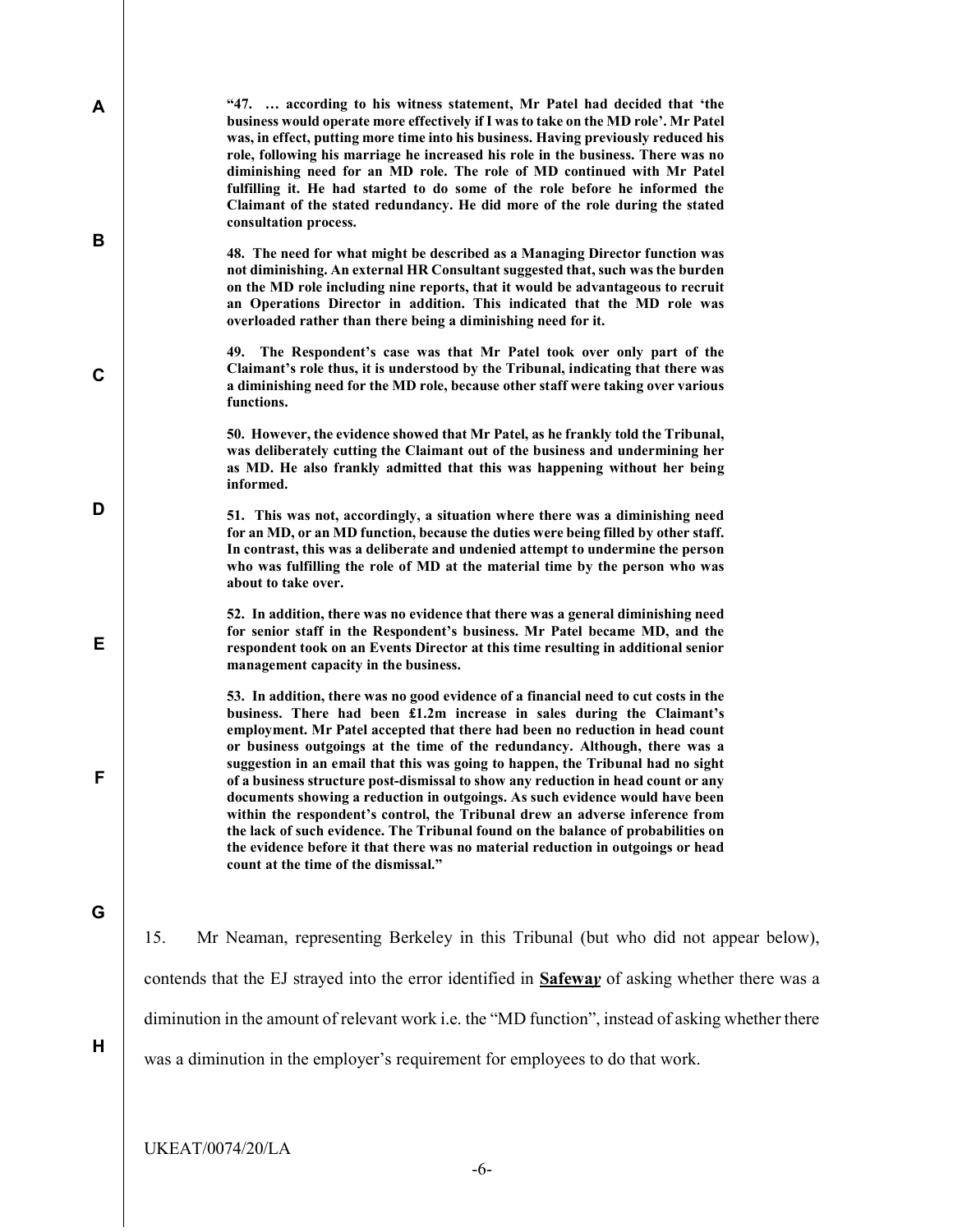| A           | 16.                                                                                             | Further or in the alternative Mr Neaman contends that the EJ erred by having regard to          |  |  |  |  |
|-------------|-------------------------------------------------------------------------------------------------|-------------------------------------------------------------------------------------------------|--|--|--|--|
|             |                                                                                                 | four irrelevant factors, demonstrating a failure to focus on the correct question under section |  |  |  |  |
|             | $139(1)(b)$ :                                                                                   |                                                                                                 |  |  |  |  |
| В           | i.                                                                                              | The lack of a general need for senior staff, evidenced by the recruitment of an Events          |  |  |  |  |
|             |                                                                                                 | Director (judgment paragraph 52).                                                               |  |  |  |  |
|             | ii.                                                                                             | Whether there was an overall reduction in headcount or business outgoings (judgment             |  |  |  |  |
| $\mathbf c$ |                                                                                                 | paragraph 53).                                                                                  |  |  |  |  |
|             | iii.                                                                                            | The question of whether Berkeley had shown a need to cut costs in the business                  |  |  |  |  |
|             |                                                                                                 | (judgment paragraph 53).                                                                        |  |  |  |  |
|             | iv.                                                                                             | The finding that Mr Patel deliberately cut Mrs Jackson out of the business (judgment            |  |  |  |  |
| D           |                                                                                                 | paragraphs 50-51).                                                                              |  |  |  |  |
|             |                                                                                                 |                                                                                                 |  |  |  |  |
|             | Ms Anderson, representing Mrs Jackson, argues that phrases used by the EJ such as "the<br>17.   |                                                                                                 |  |  |  |  |
| E           | MD role" and "an MD function" merely reflected the way in which Berkeley had put its case, i.e. |                                                                                                 |  |  |  |  |
|             | Berkeley had contended that the relevant work had diminished and the EJ simply rejected that    |                                                                                                 |  |  |  |  |
|             | contention.                                                                                     |                                                                                                 |  |  |  |  |
| F           |                                                                                                 |                                                                                                 |  |  |  |  |
|             | 18.                                                                                             | As to the alleged taking into account of irrelevant matters, Ms Anderson ripostes:              |  |  |  |  |
|             |                                                                                                 | The relevance of the recruitment of an Events Director was its inconsistency with Mr<br>i.      |  |  |  |  |
|             |                                                                                                 | Patel's claim to have taken full control of decision making and operation.                      |  |  |  |  |
| G           |                                                                                                 | ii.<br>Since Mr Patel on 10 April 2018 had told Mrs Jackson that he intended to cut costs,      |  |  |  |  |
|             |                                                                                                 | the ET was entitled to draw an adverse inference from the lack of evidence that                 |  |  |  |  |
|             |                                                                                                 | Berkeley had reduced head count or outgoings.                                                   |  |  |  |  |
| Н           |                                                                                                 | See b above.<br>iii.                                                                            |  |  |  |  |
|             |                                                                                                 |                                                                                                 |  |  |  |  |
|             |                                                                                                 |                                                                                                 |  |  |  |  |

UKEAT/0074/20/LA

-7-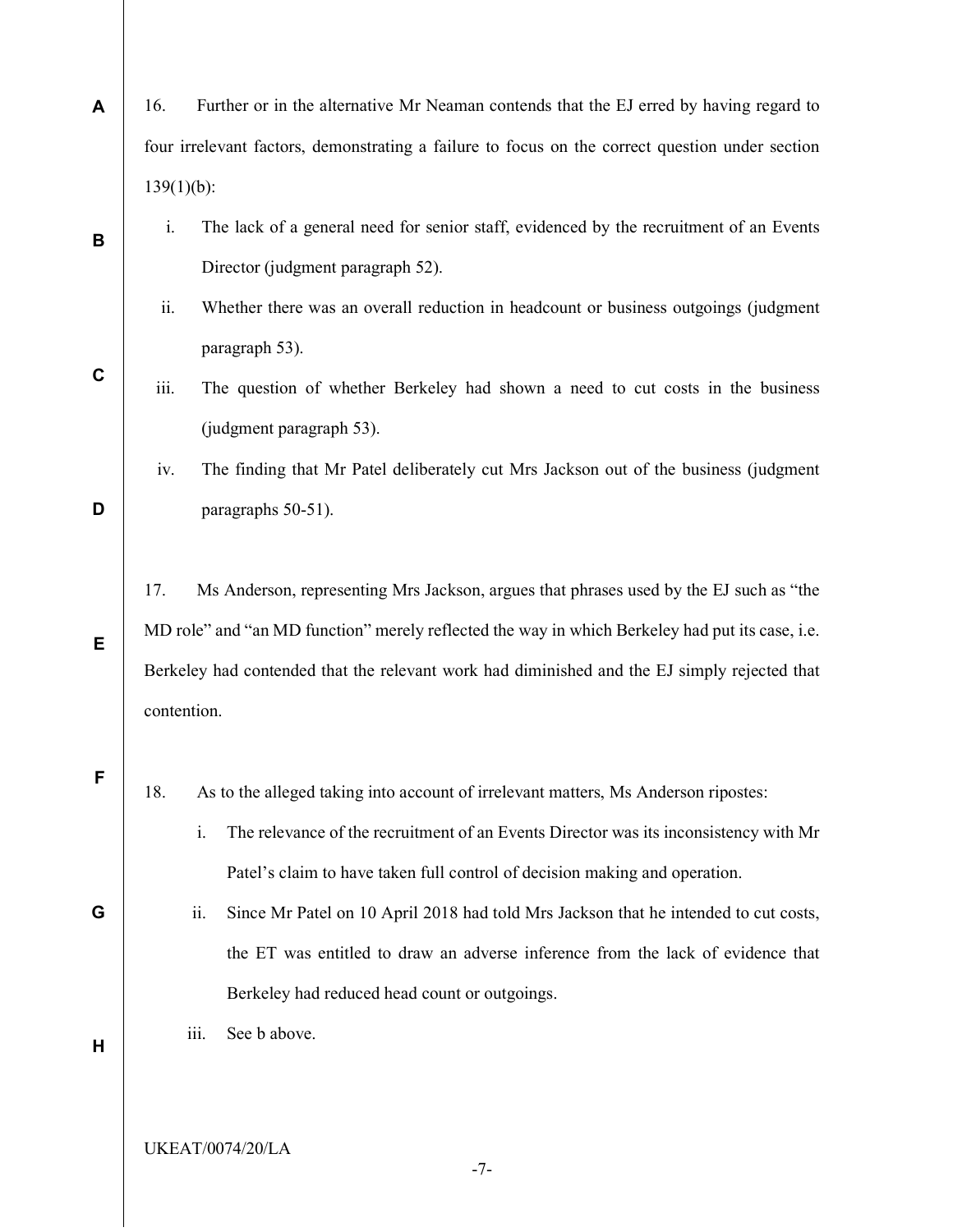A

iv. The deliberate exclusion of Mrs Jackson was relevant to the question of whether there was a genuine redundancy situation or one which had been engineered and was not the real reason for the dismissal.

B

C

19. Ms Anderson further submits that even where there is a redundancy situation, it is still for the employer to prove that redundancy was the reason for the dismissal. In this case, she points out, the EJ found that Mr Patel deliberately undermined Mrs Jackson, suggesting that the true reason for dismissal was personal to her and was not redundancy, even if a redundancy situation existed.

D E 20. In my judgment the EJ did stray into error. In particular, the undermining of Mrs Jackson was not relevant to the question of whether a redundancy situation existed. It seems to me that the EJ may have been distracted by the question having been framed as whether there was a "genuine" redundancy situation (see  $9(i)$  above). A redundancy situation under section 139(1)(b) either exists or it does not. It is open to an employer to organise its affairs so that its requirement for employees to carry out particular work diminishes. If that occurs, the motive of the employer is irrelevant to the question of whether the redundancy situation exists.

F

G

H

21. What, then, was meant by "genuine"? One possible interpretation is that a redundancy was "genuine" if in fact it was the reason for a dismissal, and was not genuine if there was a different reason. However, that was not how the issue was framed, and the list of issues did not include any question of whether, if there was a redundancy, it was the real reason for dismissal.

22. Of course, that does not mean that an employer's motive and its conduct towards the individual employee are not relevant to the claim for unfair dismissal. First, even where a

UKEAT/0074/20/LA

-8-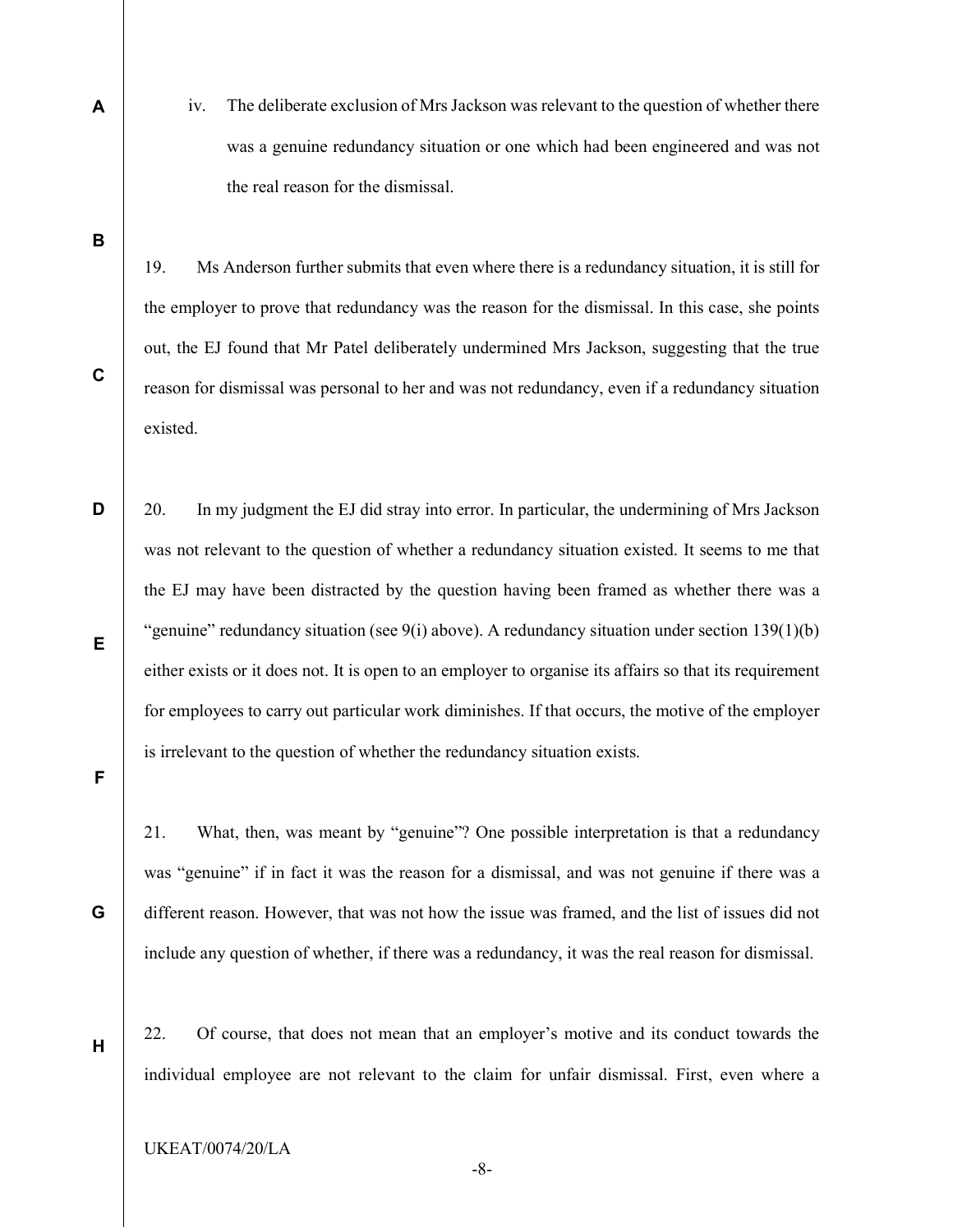- A B C redundancy situation exists, it does not necessarily follow that the redundancy was the reason for the dismissal. See, for example, **Timex Corporation v Thomson** [1981] IRLR 522 EAT, where it was held that an actual redundancy situation was or could have been a mere pretext for getting rid of an employee whom the employer wished to dismiss. Second, even if the employer proves that the reason was a potentially fair reason such as redundancy, section 98(4) ERA requires the tribunal to decide "whether in the circumstances … the employer acted reasonably or unreasonably in treating it as a sufficient reason for dismissing the employee". A claim may succeed on the basis of substantive and/or procedural unfairness.
	- 23. In the present case it seems to me that there was an elision of matters relevant to the question of whether there was a redundancy situation, and matters relevant to the potential further question of whether redundancy was the reason for dismissal and perhaps the question of whether the employer in all the circumstances acted reasonably.

E

F

G

D

24. Applying Safeway, the findings set out in paragraphs 47-49 of the ET's judgment show that there was a redundancy situation. Berkeley arranged its affairs so that Mr Patel, with or without other existing employees, absorbed the work of the MD, whatever his reasons for doing so. There was therefore a diminution in the requirement of the business for employees to carry out work of that kind and accordingly a redundancy situation.

25. I can understand why the EJ inquired whether there was a diminished need for "senior staff". If in fact a new Events Director had taken over at least some of the MD's work, or had taken over some of Mr Patel's work which freed him to take over the MD's work, that could have founded an argument that there was no diminution in the requirement of the business for employees to carry out work at a senior level (though the employer might then rely on business

UKEAT/0074/20/LA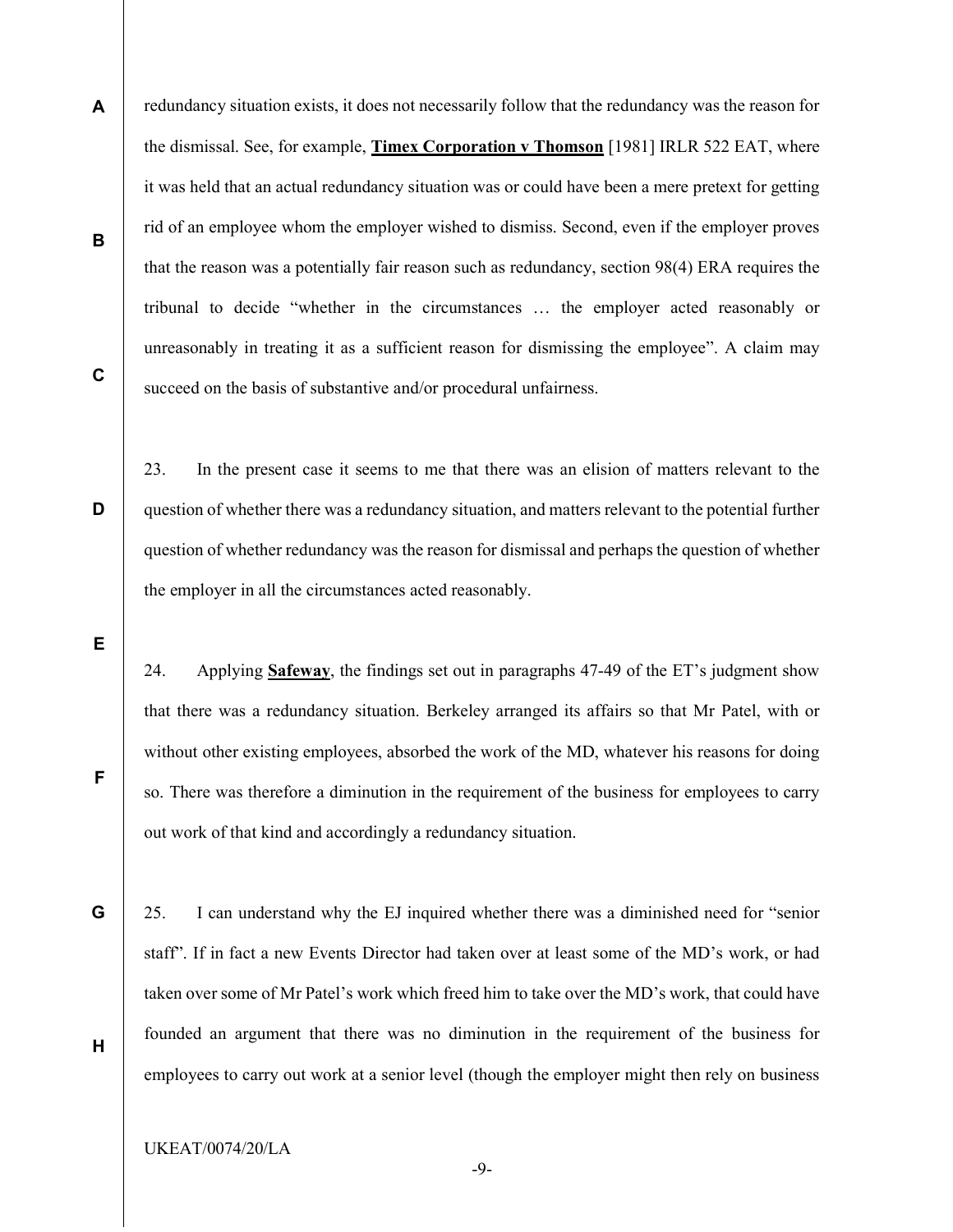A B reorganisation). However, the EJ's findings of fact do not contradict Berkeley's case that Mrs Jackson's duties were absorbed by existing staff, thereby proving the relevant diminution. The findings might have been relevant to the overall reasonableness question if the ET had proceeded to answer it, but they were not an answer to the redundancy question.

26. Similarly, findings about headcount and cost-cutting could have been relevant to reasonableness but were not relevant to the redundancy question.

C

D

E

27. Nor was the finding about the undermining of Mrs Jackson at work an answer to Berkeley's contention that there was a redundancy situation, as I have explained at paragraph 20 above. That too potentially had more to do with the question of overall reasonableness.

28. For these reasons the ruling that there was no redundancy cannot be upheld, and Ground 1 of the appeal therefore succeeds.

#### Business reorganisation

29. Section  $98(1)$  ERA provides that in determining whether a dismissal is fair, it is for the employer to show the reason for the dismissal and that it is either a reason specified in subsection (2) (e.g. redundancy) or "some other substantial reason of a kind such as to justify the dismissal of an employee holding the position which the employee held". It is not uncommon for employers to rely on a business reorganisation as a reason falling within the residual SOSR category.

30. It has been said that an employer wishing to show that a reorganisation constitutes a substantial reason for a dismissal must demonstrate that it has discernible advantages to the

F

G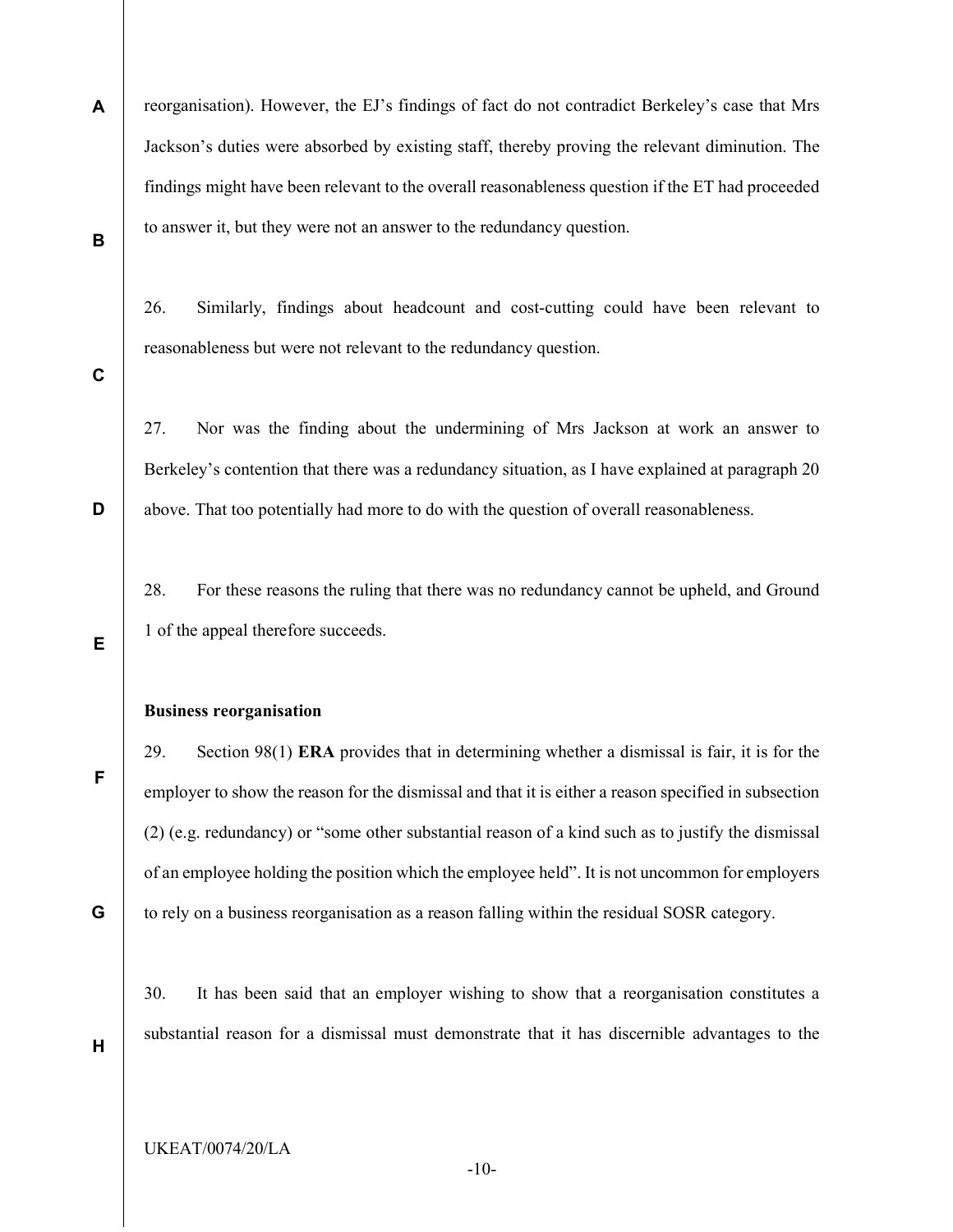- A business, though it is not necessary to show the "quantum of improvement": Kerry Foods Ltd v Lynch [2005] IRLR 680, EAT per Judge Peter Clark, paragraph 14.
	- 31. In the present case, the EJ found that there was no reorganisation which could have been a reason for dismissal:

"58. The Tribunal sought to identify the re-organisation. The Tribunal had not accepted the Respondent's case that there was a restructuring in May 2017, for the reasons set out above. This left the re-organisation, such as it was, of Mr Patel taking over the Claimant's role as MD. The MD role remained –filled by Mr Patel. There was no wider re-organisation, save for the appointment of an Events Manager and there was no suggestion that this position would take over some of the MD's duties. In the view of the Tribunal, this was the difficulty for the Respondent in arguing that there was a re-organisation."

32. The EJ went on to find a lack of business reasons for any re-organisation (judgment paragraph 59), a lack of documents relating to it (paragraph 61) and no evidence for a reduction in headcount (paragraph 63). She rejected allegations by Berkeley of poor performance by Mrs Jackson, finding that these were created to undermine her and justify the dismissal (paragraph 67). The reason for dismissal related to the Claimant as an individual and was not a business restructure (paragraphs 74-75).

33. Mr Neaman argues that this was erroneous in law because "Mr Patel taking over the Claimant's role as MD" was in itself sufficient to amount to a business reorganisation. He says that the EJ erred by considering the rationale for the reorganisation (which may go to reasonableness but not to the existence of a reorganisation), the lack of documentation (because the reorganisation in the form of Mr Patel becoming MD clearly happened, whether documented or not), the lack of a clear structure after the reorganisation (Mr Neaman says this consisted simply of Mr Patel replacing Mrs Jackson) and the lack of clear advantages to the new structure (irrelevant to the existence of a reorganisation).

B

C

D

E

G

F

H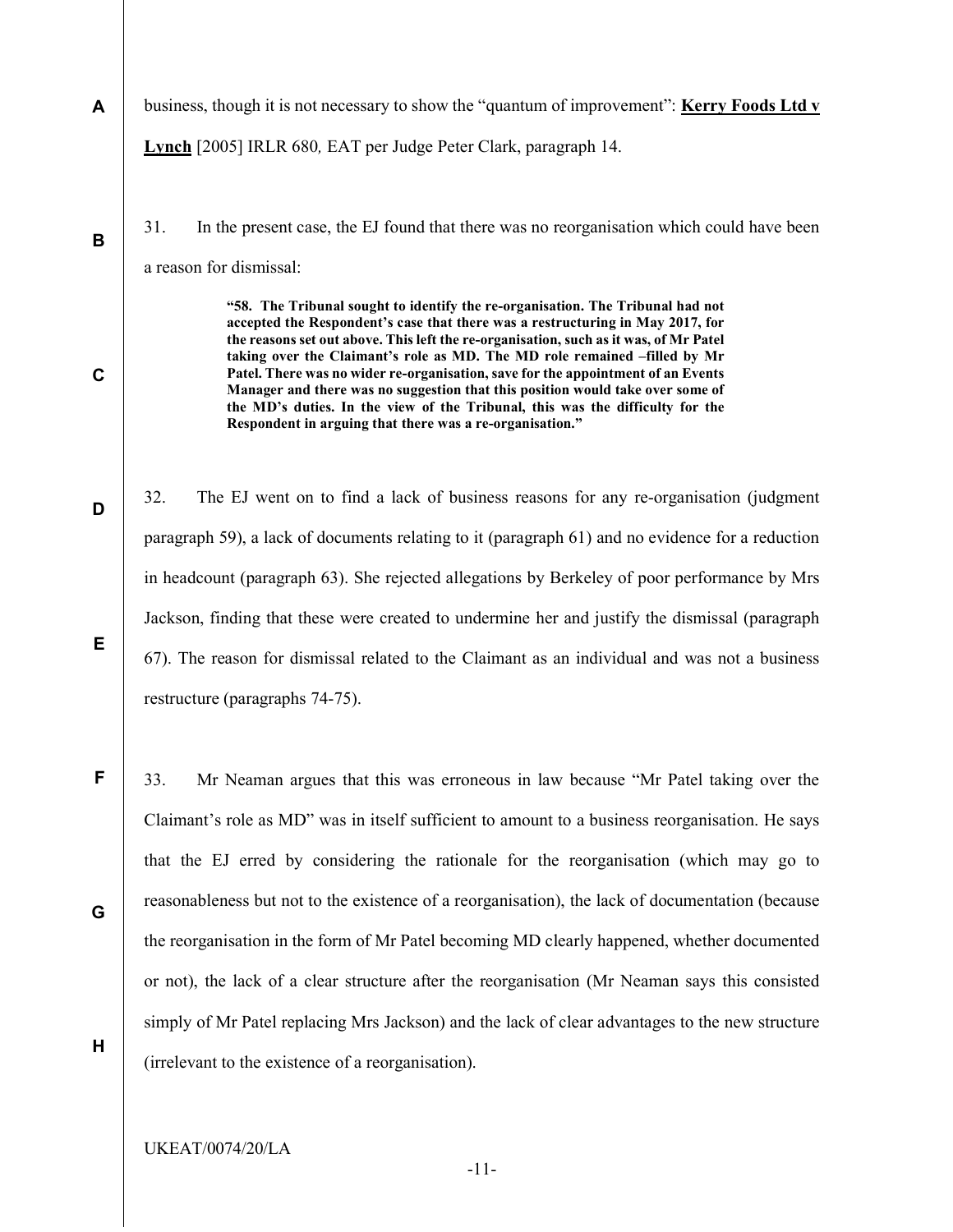A B 34. In response, Ms Anderson argues that the EJ did not make a finding that the replacement of Mrs Jackson by Mr Patel could not constitute a reorganisation, but more simply rejected the assertion that such a reorganisation could amount to a "substantial reason" for dismissal such as could satisfy section 98(2) ERA.

35. In my judgment, Ms Anderson's interpretation is correct. The EJ clearly rejected Berkeley's case on the facts, finding that it dismissed Mrs Jackson for personal reasons and not because that dismissal was necessitated by a business reorganisation, whether or not the changes which took place amounted to a business reorganisation.

36. I therefore would not have allowed the appeal on ground 2.

#### Conclusion

37. For the reasons given in respect of ground 1 above, the appeal is allowed.

38. The surviving issues must be remitted to the ET. However, it is necessary to decide what precisely to remit, and to whom it should be remitted.

F

C

D

E

39. As I have said, on the facts as found there was a redundancy situation. I see no reason why those facts should be retried. I therefore exercise this Tribunal's power under section 35 of

G the Employment Tribunals Act 1996 to make a declaration which could have been made by the ET, that there was a redundancy because there was a diminution in Berkeley's requirement for employees to do work of the kind done by Mrs Jackson, that work being done by Mr Patel in addition to his own work.

H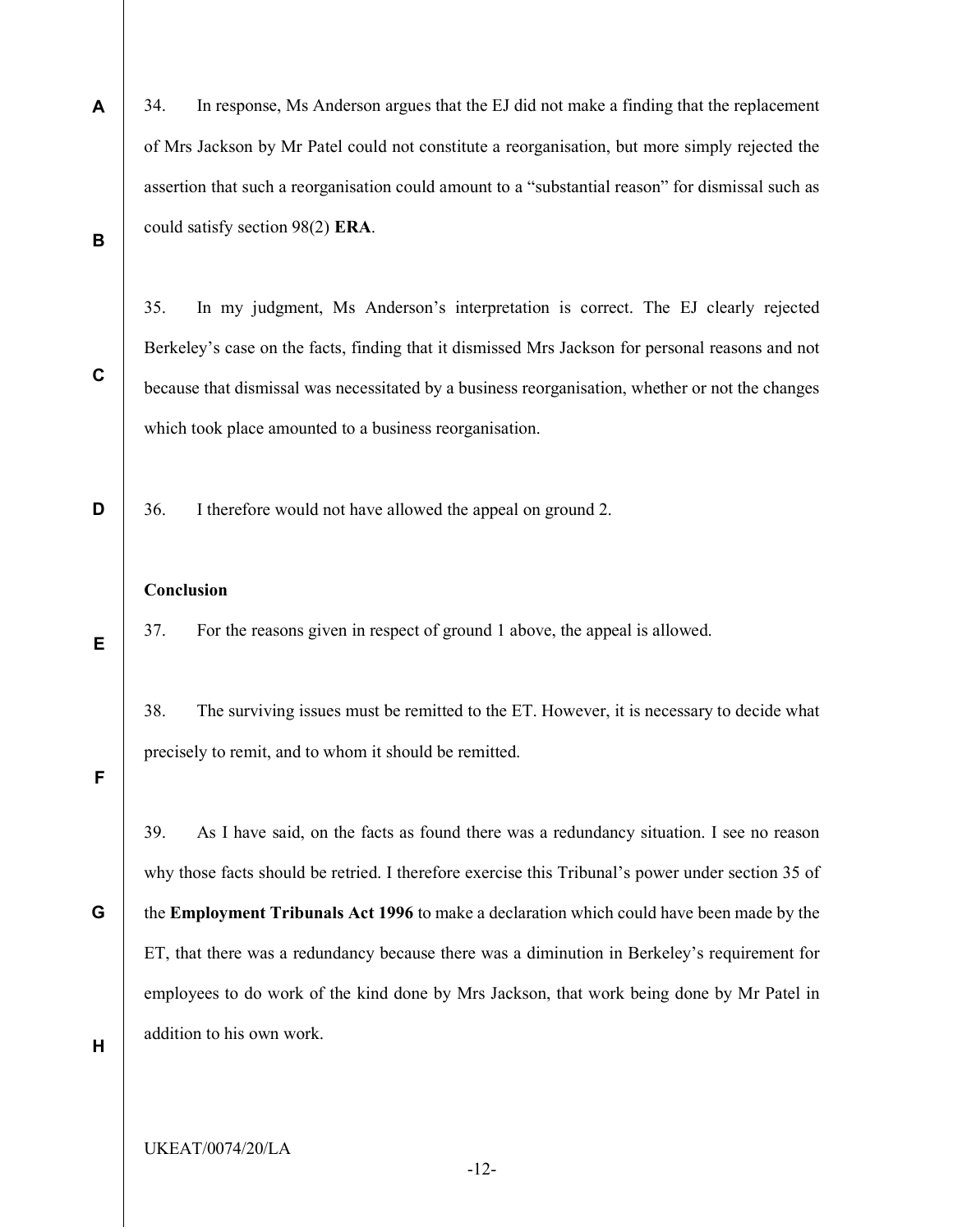| A           | Mr Neaman in argument accepted that if the redundancy is established, there is no need<br>40.           |  |  |  |  |
|-------------|---------------------------------------------------------------------------------------------------------|--|--|--|--|
|             | for Berkeley to mount an alternative case of SOSR. The issues relating to that limb of the case         |  |  |  |  |
|             | therefore fall away.                                                                                    |  |  |  |  |
| B           |                                                                                                         |  |  |  |  |
|             | It seems to me that it therefore remains for the ET to decide:<br>41.                                   |  |  |  |  |
|             | Was the redundancy situation the reason for the Claimant's dismissal?<br>i.                             |  |  |  |  |
|             | If so, was the decision to dismiss by reason of redundancy reasonable, both<br>ii.                      |  |  |  |  |
| $\mathbf C$ | substantively and procedurally?                                                                         |  |  |  |  |
|             | iii.<br>If dismissal was unreasonable for procedural reasons, should there be any Polkey                |  |  |  |  |
|             | deduction?                                                                                              |  |  |  |  |
| D           | If the dismissal was unfair (having regard to i-iii), what remedy should be awarded?<br>iv.             |  |  |  |  |
|             |                                                                                                         |  |  |  |  |
| Е           | 42.<br>As to question i, I have asked myself first what was the significance, if any, of that           |  |  |  |  |
|             | question not appearing in the agreed list of issues in the ET. In short, I do not think that either     |  |  |  |  |
|             | party, by omitting it, was accepting what the answer to it would be. For Mrs Jackson in particular      |  |  |  |  |
|             | to accept that any "genuine" redundancy was in fact the reason would have been, in my view,             |  |  |  |  |
| F           | inconsistent with her case on SOSR which the EJ tried and upheld.                                       |  |  |  |  |
|             |                                                                                                         |  |  |  |  |
|             | Second, I have asked myself whether question i has already been answered by EJ Nash in<br>43.           |  |  |  |  |
|             | her rejection of Berkeley's case as to SOSR, for example at paragraph 74 where she said that "the       |  |  |  |  |
| G           | reasons for dismissal related to the Claimant as an individual, rather than to the role she held",      |  |  |  |  |
|             | and whether that finding should be left undisturbed.                                                    |  |  |  |  |
|             |                                                                                                         |  |  |  |  |
| H           | As to that, I apply the law as stated in <b>Jafri v Lincoln College</b> [2014] IRLR 544 per Laws<br>44. |  |  |  |  |
|             | LJ at $[21]$ :                                                                                          |  |  |  |  |

UKEAT/0074/20/LA

-13-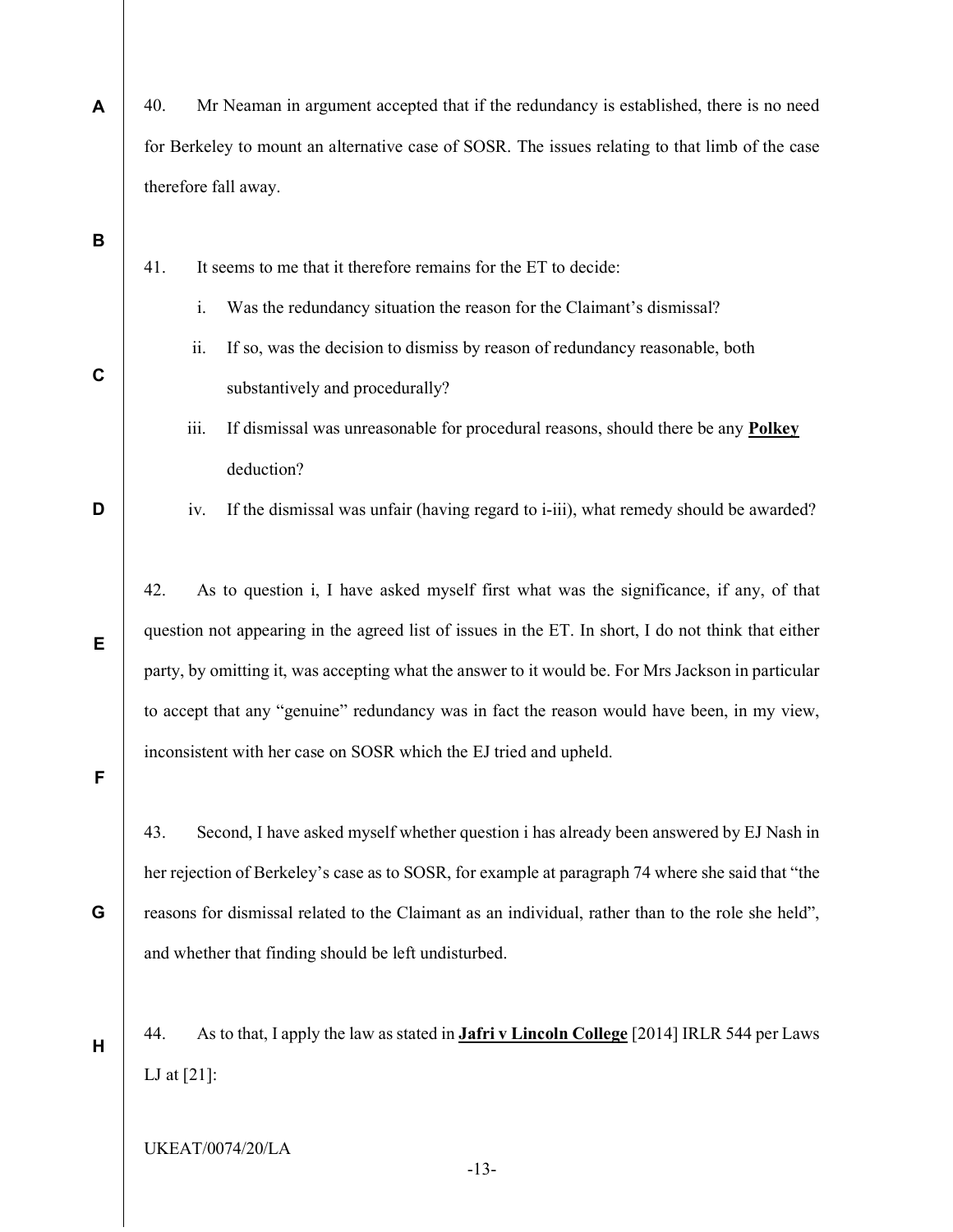B

C

D

E

A

"If … the EAT detects a legal error by the ET, it must send the case back unless (a) it concludes that the error cannot have affected the result, for in that case the error will have been immaterial and the result as lawful as if it had not been made; or (b) without the error the result would have been different, but the EAT is able to conclude what it must have been."

45. It is at least possible that the EJ, if she had recognised that there was a redundancy and that a redundancy situation can be brought about by an employer arranging its affairs in a particular way, would have arrived at a different conclusion. Accordingly question i will be remitted.

46. It is not obvious whether to remit the case to the same EJ or to a different one.

47. Ms Anderson points out that the EJ's findings of fact can survive my decision on the existence of a redundancy situation, i.e. the legal consequence of the found facts. She argues that Berkeley should not have a second bite of the cherry by attempting to persuade a new tribunal that its reasons for dismissal were not those identified by EJ Nash, and that it would not be proportionate to start anew with a different EJ.

48. Mr Neaman, on the other hand, submits that in view of the error identified by ground 1, his client cannot be confident in the ET's handling of the remaining issues. The "second bite of the cherry" is an unavoidable consequence of remitting any case. A re-hearing of what was a oneday case, he says, is not disproportionate.

G

H

F

49. In Sinclair Roche & Temperley v Heard (which was approved by the Court of Appeal in Barke v SEETEC Business Technology Centre Ltd [2005] IRLR 633), Burton J at [46] identified a list of six factors potentially relevant to this decision. I have considered these and do